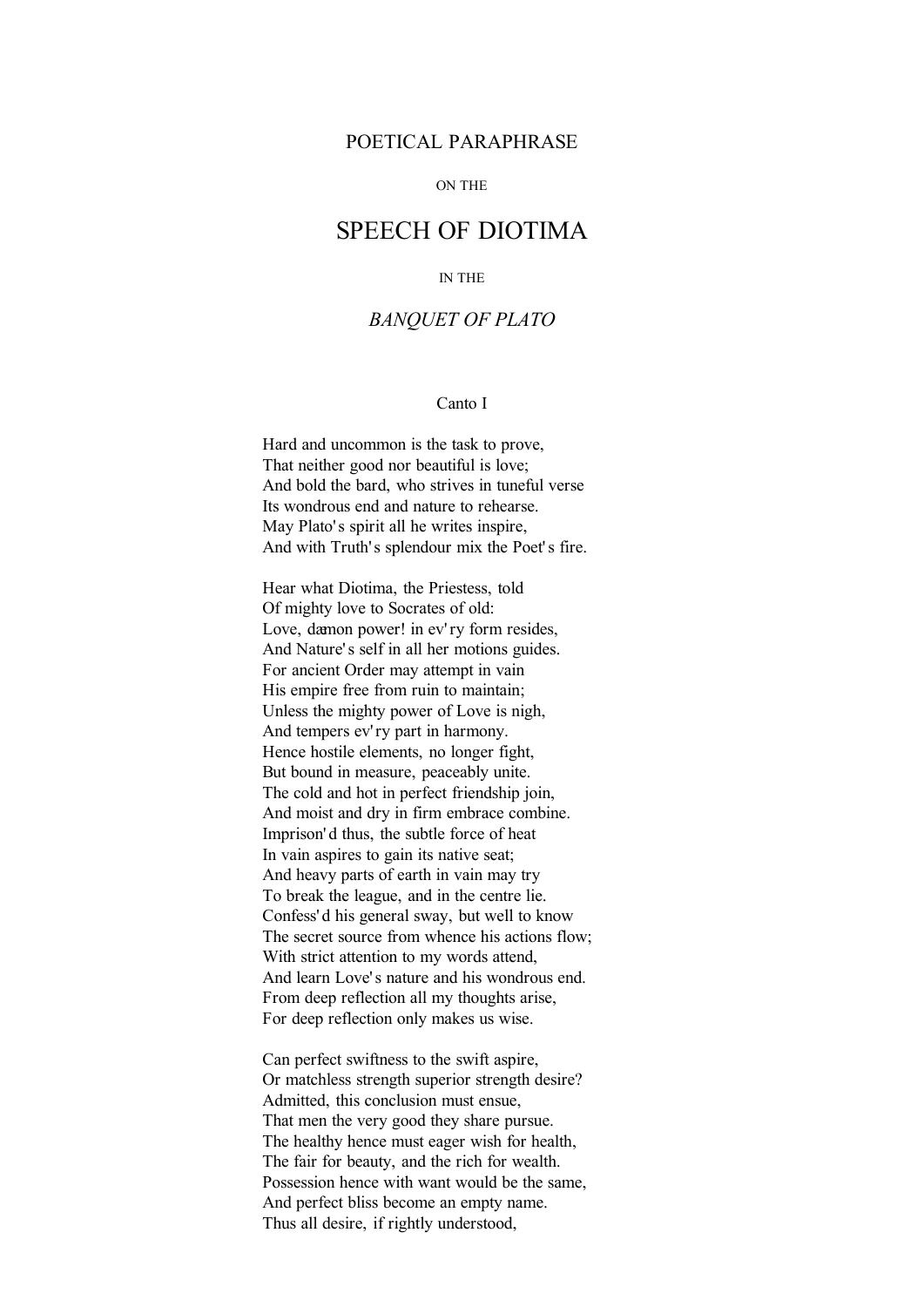Tends not to present but to future good. And accurately analyz' d his frame, Love, with desire of good, appears the same. And hence we find he never can be blest, But in the want of something unpossest. The distant good obtain' d, Love swiftly flies Desire no more, and with desire he dies. But think not hence, the sacred Priestess cry' d, That Love is only to the base ally' d: For as between the ignorant and wise, We find a certain middle nature lies; The lot of him, who justly can descry A thing exists, but cannot tell us why: (Since Science ne' er illuminates the mind, Unskill' d the proper principle to find; And ignorance from him must take her flight, Who never deviates from the path of right.) Such true opinion to the wise is seen, Betwixt the two a certain wond' rous mean: And such a middle nature Love must share, Not quite deform' d, nor yet completely fair. Hence bound to each extreme in magic chains, He o' er the world a mighty Dæmon reigns. For such the place to dæmon forms assign' d, Between the powers divine and human kind: In middle rank they fill the vacant space, And link the natures of the mental race. To these alone th' important charge is giv' n, To bring to earth the sacred will of Heav'n; And thence to Heav'n again without delay, Each prayer and pious off' ring to convey. Their power alone that influence can impart, Which gives success to the Diviner's art; In amicable junction they combine The human nature with the forms divine; In present danger, or when ills impend, The good from ev'ry evil they defend; Both night and day a constant watch they keep, Our living guardians ` midst the death of sleep; And true to those they love with friendly zeal, In mystic dreams futurity reveal. But let attention for a while prevail, And patient listen to the following tale: Once on a time, ' twas on the important day When Venus rose all lovely from the sea; The Gods dispos' d to celebrate the hour, Which being gave to beauty's charming pow'r: To feastful mirth invited many a guest, And Plenty, far more welcome than the rest; Sprung from a father of illustrious fame, Renown' d of old, and Counsel is his name. The supper ended, Poverty came there, And humbly begg' d the large remains to share. With eager looks the heapy store she ey'd,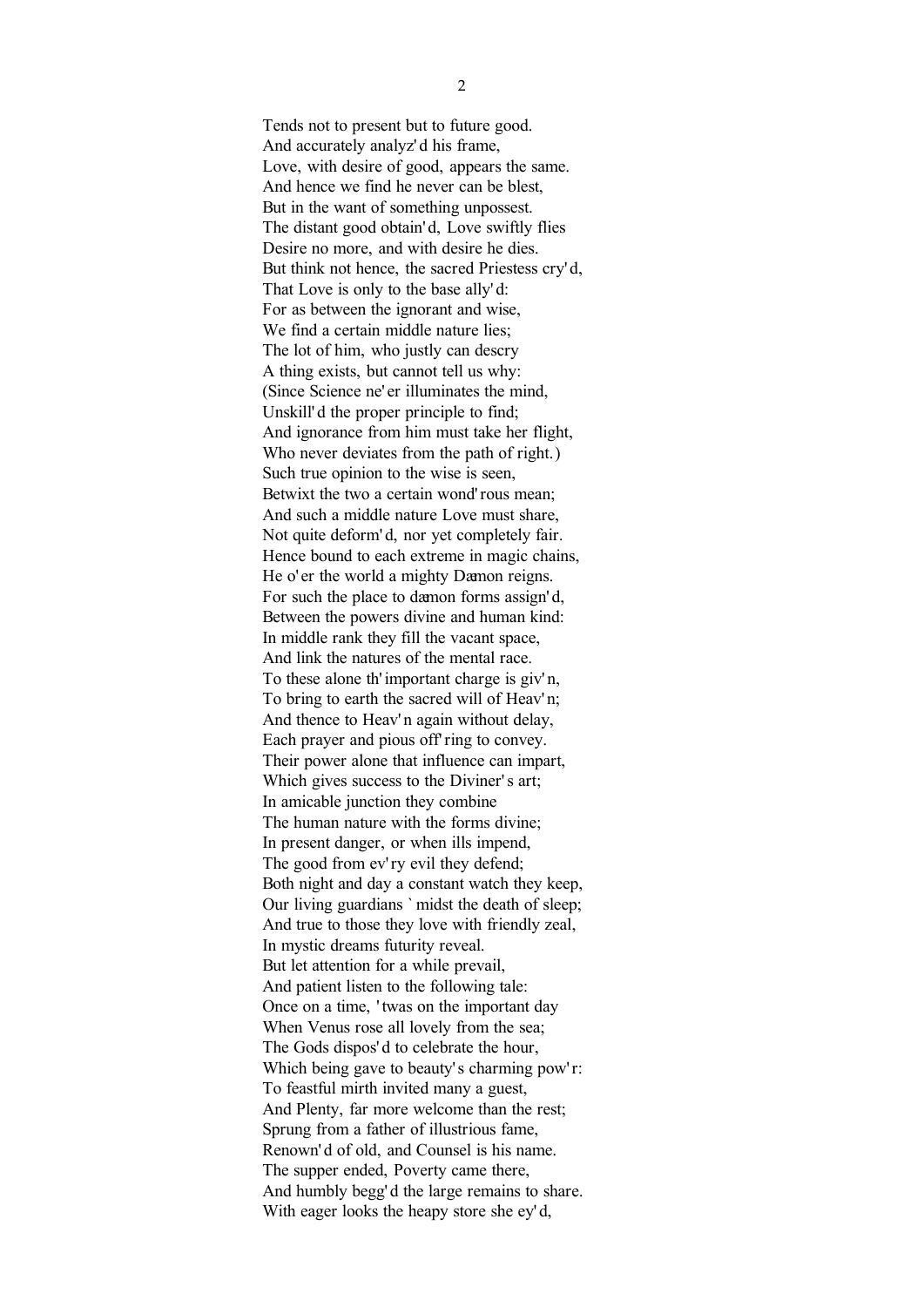And pray' d each God her wants might be supply' d. Just at that instant, quite oppress' d with sleep, From drinking draughts of sparkling nectar deep, (For then unknown the generous strength of wine, Alike to mortals and the powers divine.) Intoxicated Plenty swiftly sought The beauteous gardens Jove himself had wrought There, stretch' d at ease, supine the feaster lay, Till all the fumes of nectar dy' d away. Mean time thro' want endu' d with prudent care, Him Poverty had mark' d, and follow' d there; And, conscious of her own extreme distress, Thro' love of Plenty sought the deep recess. Her time she watch'd, and quite o' erspent with grief, Fast by the side of Plenty sought relief. At length her woes the son of Counsel move, And as she wish' d she prov' d with child of Love. The reason hence, dear Socrates, is plain, Why Love is always found in Beauty's train; Since the same day that Venus blest the sight, Gave mighty Love to view the cheerful light. And hence with innate and with strong desire, To Beauty only all his thoughts aspire: In her alone he finds complete repose, A cure for grief, a charm for all his woes. For such thro' Poverty his abject state, Condemn' d to drink the dregs of Fortune' s hate: Nor smooth his skin, nor yet his visage fair, But hard from constant want, and worn with care. No friendly roof protects his wretched head, No house he owns, nor for repose a bed; No shoes from rugged stones preserve his feet, And all his portion is the open street. But if we view him on his father's side. To ev' ry excellence he is ally'd. -From hence his love of gallantry proceeds, And all his fondness for heroic deeds; For full of courage and of active fire, No dangers fright him, and no labours tire. A sportsman hence, renown' d for speedy pace, And skill' d in all the toils of beauty' s chace. To catch his game a thousand arts he tries, Which subtle wit or prudent thought supplies. From hence to deep philosophy inclin' d, Arises all his loftiness of mind. In magic, mighty, and sophistic wiles, By fraud or force he ev'ry heart beguiles. He is not mortal in the common way, Nor yet exempt from absolute decay; Like you and me he's not condemn'd to die, Nor is immortal like the Gods on high. In the same day a diff' rent state he shares, And lives or dies according as he fares. The rich abundance which he once partakes,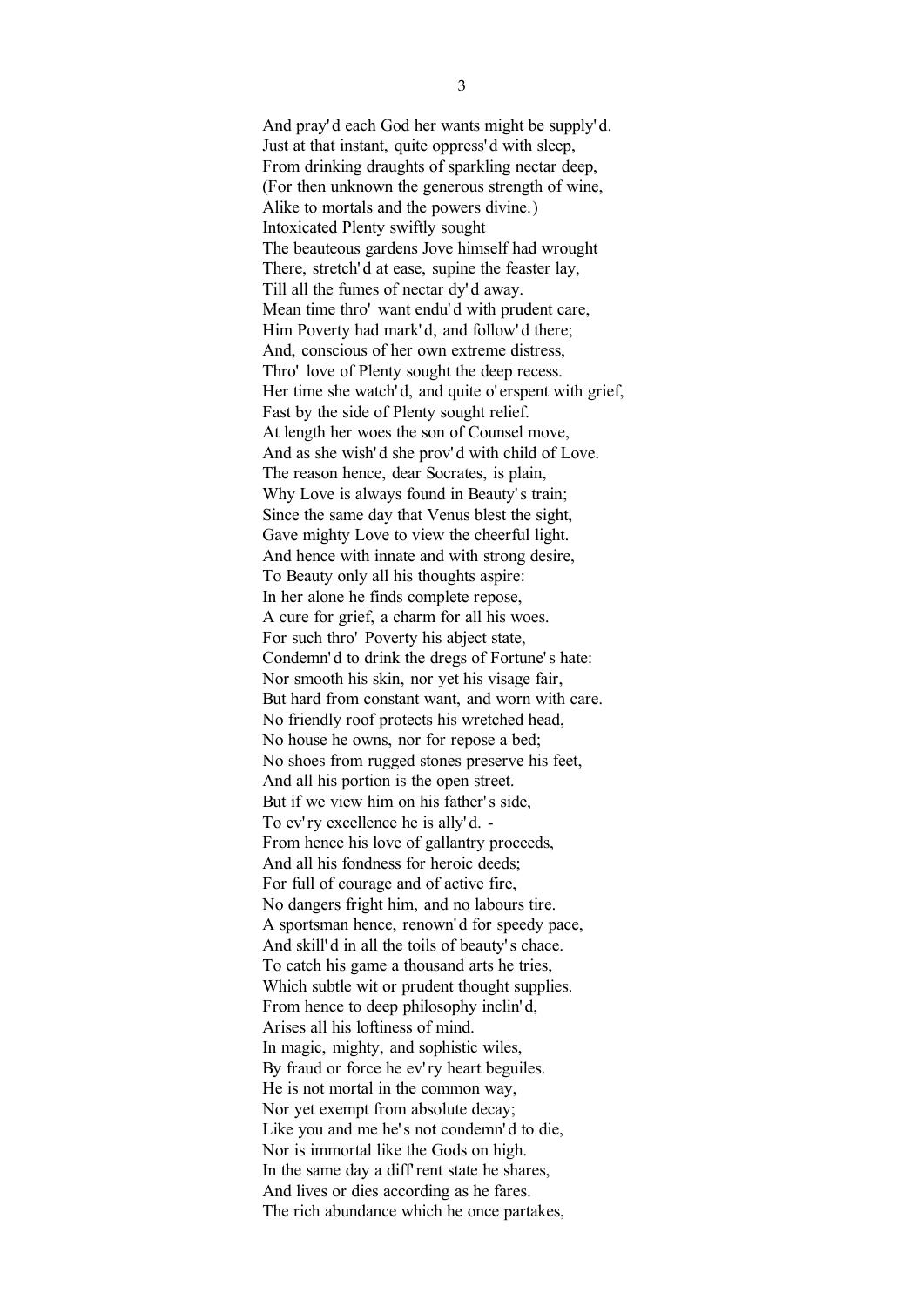Steals hourly from him, and at length forsakes Like Euripus, his nature ebbs and flows, And want alternately and plenty knows. But view with wonder how his knowledge lies, For Love is neither ignorant nor wise. By deep investigation hence we find A middle state of wisdom Love' s assign' d. Thro' this in times of old he rose to fame, And gain' d with ev' ry rank a mighty name; In form of sage philosophy appear' d, By Gods admir'd, and by mankind rever'd: For know, the powers supremely good and wise Can ne' er, O Socrates, philosophize; Nor to the ignorant and vulgar throng, The pleasing search of truth can e' er belong: For Folly, from the first created blind, For total darkness was alone design' d; And hence, by Jove' s irrevocable doom, Is always cover' d with Oblivion' s gloom. Yet she, though neither fair, nor good, nor wise, Affects these rare endowment to despise. The philosophic tribe from hence, 'tis clear, Can only in the middle rank appear; To Ignorance thro' matter' s union ty' d To Wisdom by their mental part ally' d. The dæmon Love o' er these exalted reigns, Partakes their nature, and his sway maintains. And to the sources whence his being flows, His philosophic state of wisdom owes. His father Plenty, truly rich and wise, His nature with abundant good supplies. His mother, wholly ignorant and poor, Robs him of all his wealthy father' s store.

Should any one demand of me or you, What is the general object we pursue; The goal to which eternally we tend, And of each restless wish the only end? (Tho' but a few can tell us where it lies, A chosen few, the fav' rites of the skies;) We might with safety, since with truth, proclaim, That to be happy is our constant aim. ' Tis obvious hence that all men are in love, Since all to good as to their centre move. And hence that ardent longing which we find In each particular of human kind; That thirst for bliss, is ever understood, The love of real or apparent good. Love, mighty pow'r, in ev'ry bosom reigns, And thro' the world a boundless sway maintains. By secret stratagem all hearts assails, And o' er the strongest by his wiles prevails. Nor think his wide dominion is confin' d By any limits of a partial kind;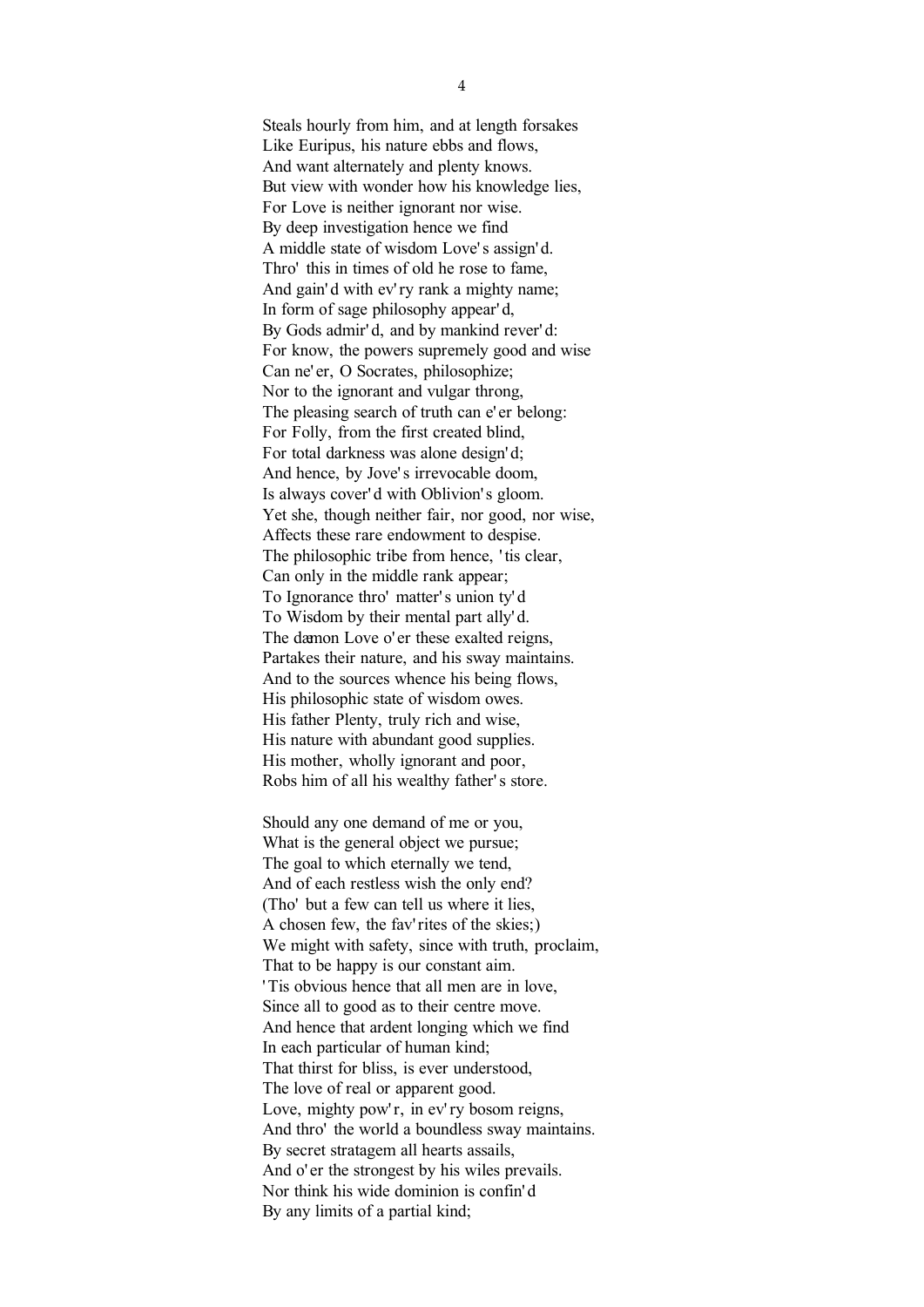His num' rous votaries in diff' rent ways Their God pursue, and vindicate his praise. For some in Truth's delightful paths are found. Some are for riches or for strength renown' d: One general term alike to all extends, The same their motives, and the same their ends.

There is a saying which is held for true, That men themselves in what they love pursue; Their other half with strong concern inquire, And only union with their own desire. But my opinion, rightly understood, Is this:- that all we ever seek is good. This to obtain a thousand arts we try, For this we live, for this consent to die. With parts alone to which she is ally'd, The restless soul can ne' er be satisfy' d: For if diseas' d a member once we find, The hand contracted, or the eyes grown blind; The useless parts retain their empty name, But can no more our former fondness claim. Indeed the man, if such a man is known, Supremely blest with sovereign good his own; Will ne' er forget the treasure of his heart; Will ne' er from lasting love of good depart. But simple love of good is not the end To which alone with rapid course we tend: To full possession all our thoughts aspire, And this the purpose of each warm desire: Nor is possession yet the perfect whole, Sufficient fully to delight the soul. Duration endless must enjoyment wait, And place the good beyond the reach of fate.

## Canto II

Of those who love the great the only care, Is to beget on what is good and fair. For know, O Socrates, that all mankind For generation are alike design' d; And when dispos' d, with store of vigrous seed, Corporeal forms or mental children breed. Of diff' rent natures, yet their end the same, The fair and beautiful is all their aim: Since each with ardent love to this aspires, And each indignant from the base retires. The work divine thro' ev' ry age shall last, Alike the future wonder as the past. For generation is the means assign' d To give immortal being to the Kind: The place of transient natures to supply, With other forms alike condemn'd to die; And thus in one eternal wond' rous round,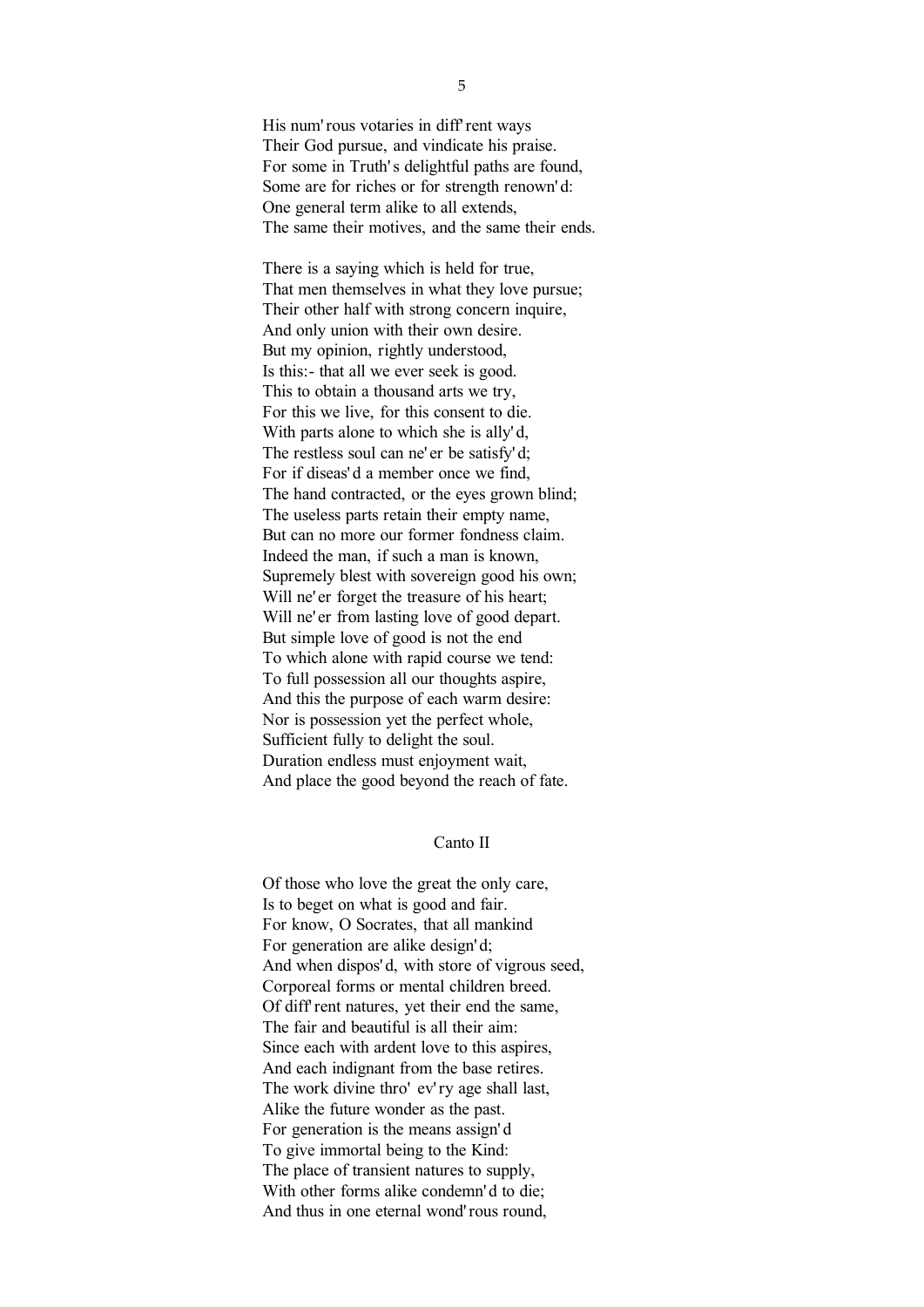The dire dominions of the grave to bound. Hence like a river borne with downward force, Life urges on its never-ending course; Its vivid streams to Death' s dark caverns glide, And in the waters of oblivion hide; But soon indignant their retreat forsake, And swift to upper light their course retake; Diffusing as they flow their copious store, In channels such as those they fill' d before. But view with wonder how the work proceeds, The male impregnates by his active seeds: The female form the fertile store receives, By nature passive; and from this conceives. In each appears a principle divine; In each the marks of perfect wisdom shine: But nought besides the beautiful and fair, Can with a principle divine compare; Can e' er its influence perfectly admit, Or e' er obedient to its power submit. Beauty alone with her celestial fires, Each seed enlivens, and each sex inspires. Hence when dispos' d the body or the mind, To stamp the image of its like we find; And with affection for some beauty teem, By far more dear than friendship or esteem: Approaching now the fair one' s charming sight, It smiles benignant, full of strong delight; Each opening power diffuses wide its seeds, And thus alone urg' d on by rapture breeds. But when it meets with the deform' d and base, It starts indignant from its foul embrace; Contracted turns, and as it turns recedes; Nor teems with love, nor full of transport breeds: Its bursting power within itself restrains, And bears the burden, tho' it bears with pains. Hence generation in a wond' rous way, Preserves our being from complete decay: Th' immortal with the mortal nature joins, And death and life in friendly league combines. And hence you must confess, as truth requires, That Love to immortality aspires; To this alone that all its wishes tend, And only in its full fruition end.

But not to man alone is love confin'd; His power extends to life of ev' ry kind. Alike dispos' d, and full of fertile seed, All animals impatient pant to breed. Nor is their ardor less their young to tend, To guard from danger, and from want defend; These to protect they call forth all their might, And feeble natures with the strongest fight; These to support they cheerful yield to die, Their only aim their offspring to supply.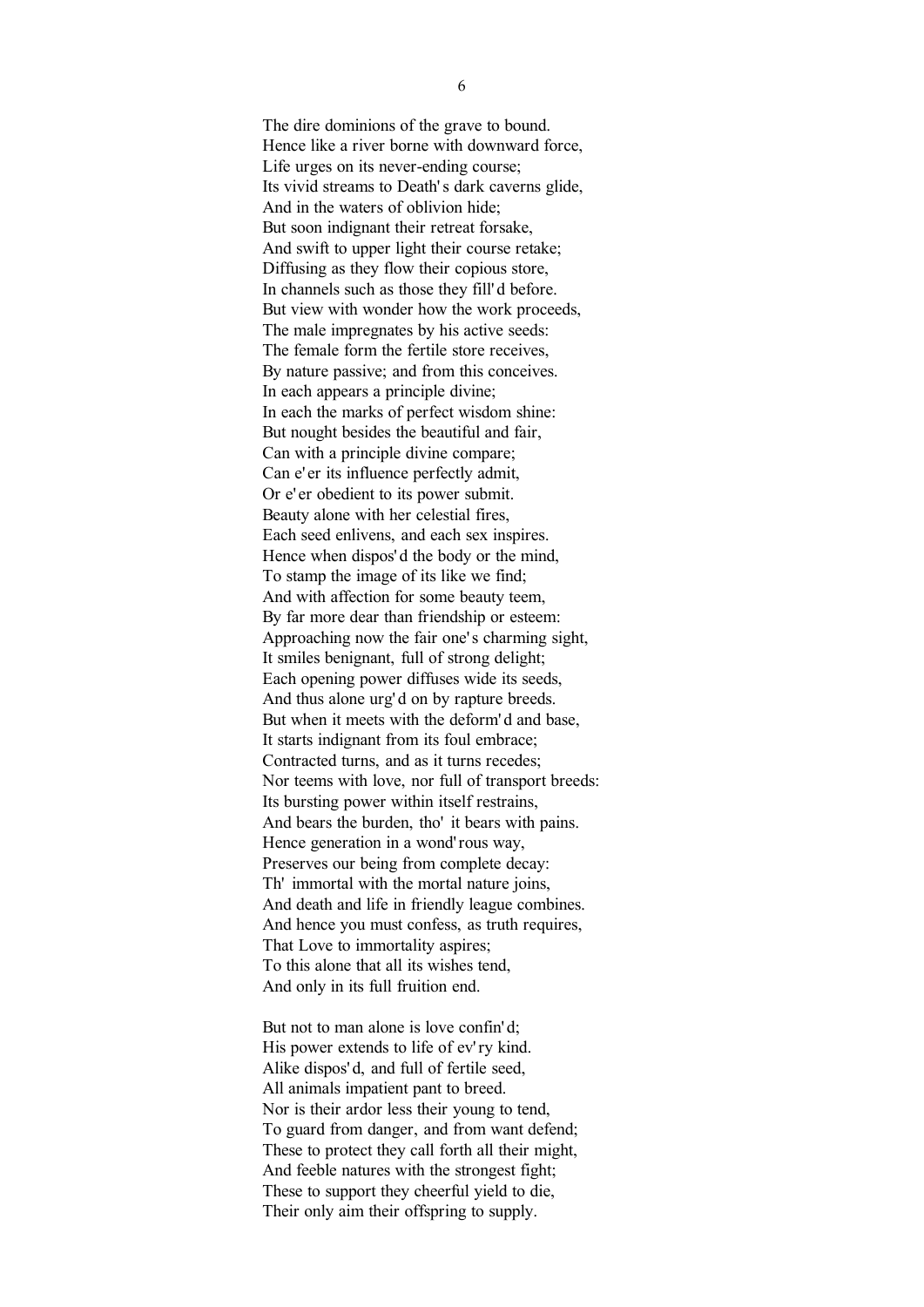Thus endless being is the secret goal To which for ever tends this mighty whole; And generation is the means design' d To give duration endless to the kind. This is the stream which bears our lives away, And bounds the dreary empire of decay; Around its walls the rapid waters flow, And stop the progress of Creation's foe; Who but for this with all-destructive might, Would sink the world in Chaos and old Night. Hence tho' *Decay* dire devastation makes, When in the stream his baneful rout he takes; The rolling stream, resistless in its course, Fills the gap, and breaks the tyrant's force. Thus generation can alone supply Succeeding forms instead of those that die: ' Tis this to each the seeming sameness gives, By which we say an individual lives. For tho' from early youth to late old age, We call a man the same in ev'ry stage; Yet from him all his substance gently glides, And nothing he has in him e' er abides. The former man is to be known no more, But, like a vapour, fled thro' ev'ry pore. Nor to his body is this change confin' d, But all diffusive reaches to the mind. Her hopes and fears incessant fade away, Nor can the same desire a moment stay. Some novel pleasures to the old succeed, And past opinions present new one breed. These thoughts a paradox perhaps you find, But a far greater yet remains behind. The knowledge which the soul at times acquires, Not only from her inmost cells retires: While other knowledge in its place accedes, The mind replenishing with Wisdom's seeds; But this to each particular applies, And the same truth alternate lives and dies. To man, I mean, appears to die away, For in itself it never knows decay. Whene' er this knowledge to departure tends, In Lethe' s dark abyss at length it ends; But Meditation swift its course pursues, And straight its shadows in the soul renews. To the lethargic stream her flight she takes, And Memory from dormant pow'r awakes; Who on the margin of the gloomy deep, Would else be doom'd to everlasting sleep: Recalling speedy from the dreary shore, The images of truths she knew before. To soul then soaring on celestial wings, The faithless nymph with all her shades she brings. But immortality extends, you' ll find, To each illustrious action of mankind: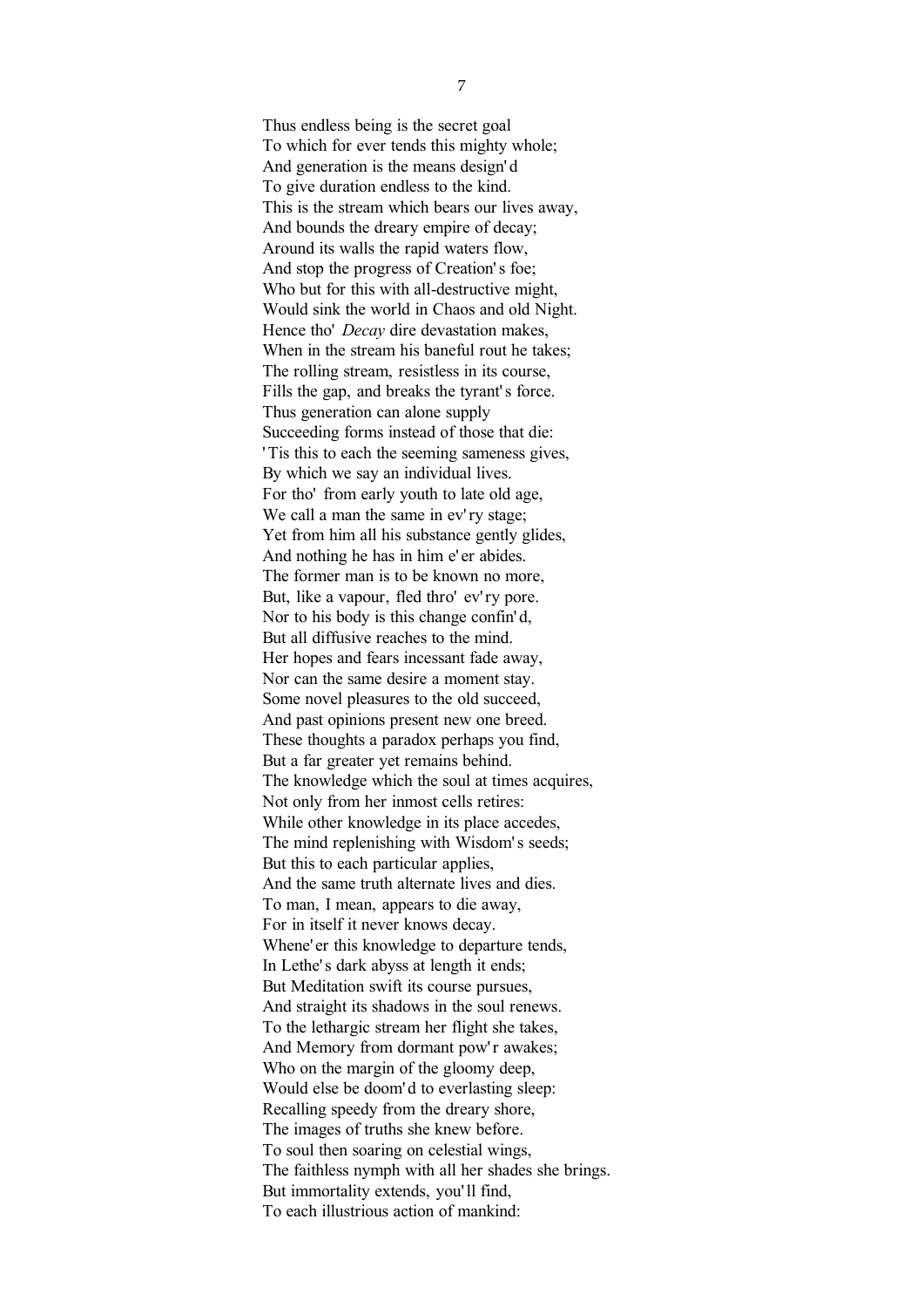With wond' rous love and fortitude supply' d, Thro' this Alcestis for her husband dy' d: Achilles hence, with matchless fury fir' d, Patroclus dead, revenge alone desir' d. By grief and love alternate rul' d he fought, And endless glory in destruction sought. Hence Codrus dy'd, to fix his children's claim. And fell the victim of parental fame. Virtue alone such strong desires could raise, And Virtue's own is everlasting praise.

But tho' immortal being is the goal To which incessant tends the human soul; Yet diff' rent men pursue a diff' rent fame, Their methods various, yet their end the same In some, and those the greatest part we find, Their power to body is alone confin' d: Such ardent court the favour of the fair, The vulgar kind of love their only care. But hope of endless being these inspires, And each thro' this to procreate desires; Their secret purpose to obtain renown, And in their children' s being find their own. In other men of nobler rank we find This power is chiefly of the mental kind; Poets and artists of illustrious fame, By rare inventions such distinction claim: But far in beauty must the art excel, Divinely teaching how to govern well. Hence when some godlike mind from early youth Has teem' d with seeds of such exalted truth; Soon as advancing age matures the seed, In souls divine he seeks fair truth to breed. Some beauteous body first attracts his sight, And this he welcomes with sincere delight; But if in searching deeper he should find The brighter beauty of a virtuous mind; With fond attachment now and love divine, He teems for her in whom such charms combine: His only aim in virtue to improve The pleasing object of so pure a love. While thus dispos' d he tries the fair to teach, Deep is his sense, and eloquent his speech; By beauty fir'd, each pow'r enlarg'd he feels, And thro' his soul a novel transport steals; Till thus the seeds of wisdom in his mind; By sweeter discourse on virtue well refin' d, Spontaneous burst, and from confinement freed, A lovely race of mental children breed. His mind is now to such perfection grown, When present with his mistress or alone; And render' d so alert by frequent use, Her pow'rs with ease their copious store produce. And now the parents strive with mutual care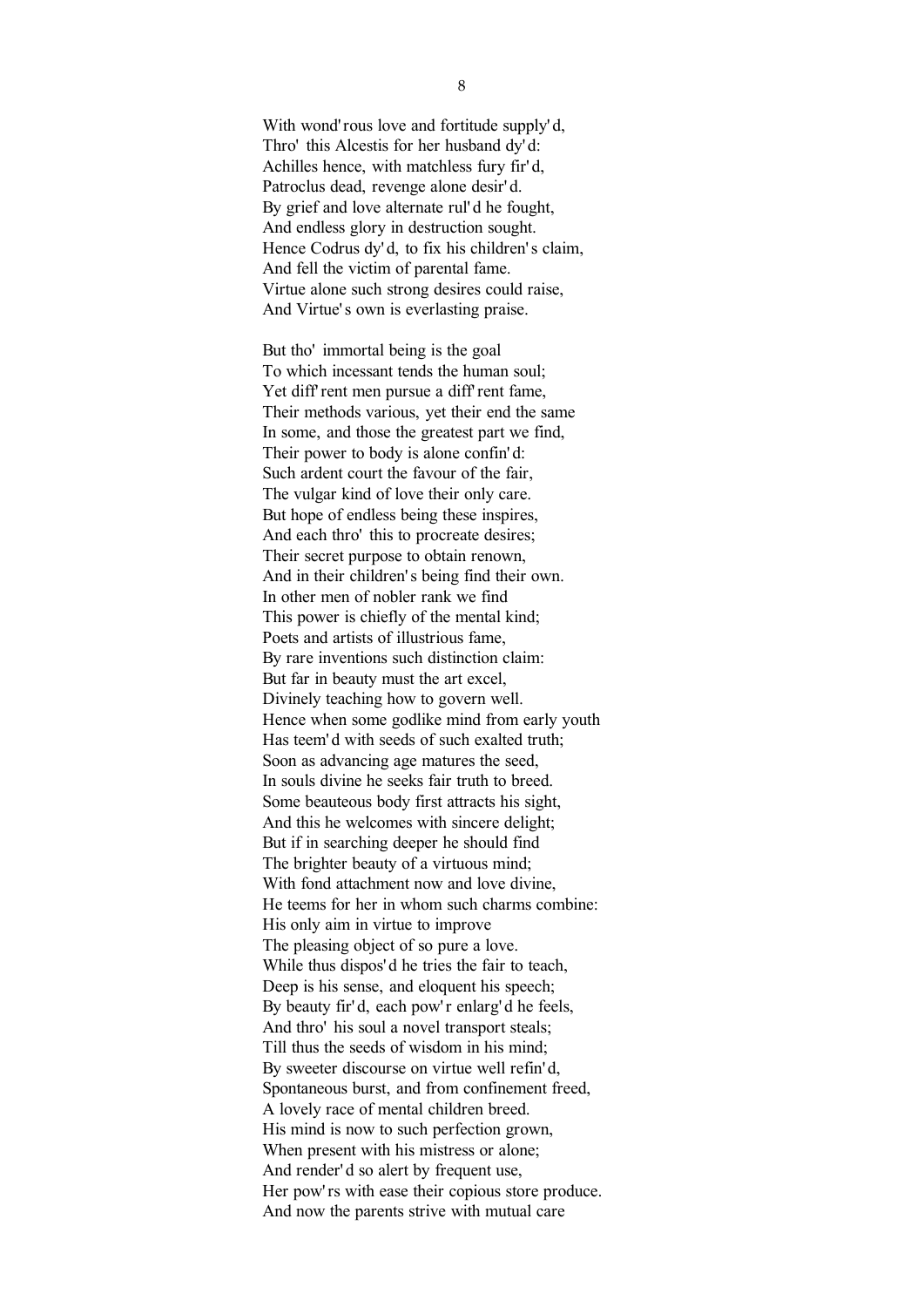Their lasting fruits of true regard to rear: Since in an offspring of their souls they join, More fair than body, deathless and divine. Where is the man who Homer can admire, And not an issue such as his desire; Whose soul great Hesiod's noble theme can raise. And wishes not to share his endless praise: Or he who pants for high poetic fame, Such as attends the good Lycurgus' name; And ne' er desires like him to leave behind A race by far the bravest of mankind? Whose honours from the waste of time secure, From death exempt, for ever shall endure. Himself of such a race the mighty fire, For he alone such virtue could inspire. For Greece at large with matchless zeal they fought, And general freedom to their country brought. Amongst yourselves what well-deserv' d applause Is paid to Solon who begat the laws! And e' en in barbarous nations men are found Like these for virtuous progeny renown'd; But merely human offspring ne' er could claim Such boundless praise, such never-dying fame.

Thus far, perhaps, O Socrates, your mind From vulgar notions is by me refin' d; And well instructed what the cause to know, From whence love' s actions as their fountain flow: But much, I fear, my efforts will be vain, Love's most sublime arcana to explain; Yet will I strive with unremitting zeal, What still remains mysterious to reveal. No vulgar height my muse aspiring soars, No path ignoble while she sings explores. Beyond the orbit of the moon she flies, And leaves the sun behind and starry skies: With daring wing pursues her rapid flight, Till boundless beauty burst upon her sight. Whoever enters on this great affair, Must first begin with bodies that are fair; If with success he e' er the work pursue, Or ever wishes beauty' s self to view: Then if his dæmon lead his choice aright, In some fair female place his whole delight; Till teeming with a store of Wisdom' s seeds, On her fine thoughts and fair discourse he breeds. Next he should think, if well dispos' d his mind, Beauty like this in other forms he' ll find; Since many a fair his wond' ring eyes must strike, In outward charms to her he loves alike. Then if corporeal beauty he pursues, And as existing in the species views; Beauty the same in all he must conceive, And being universal thus perceive.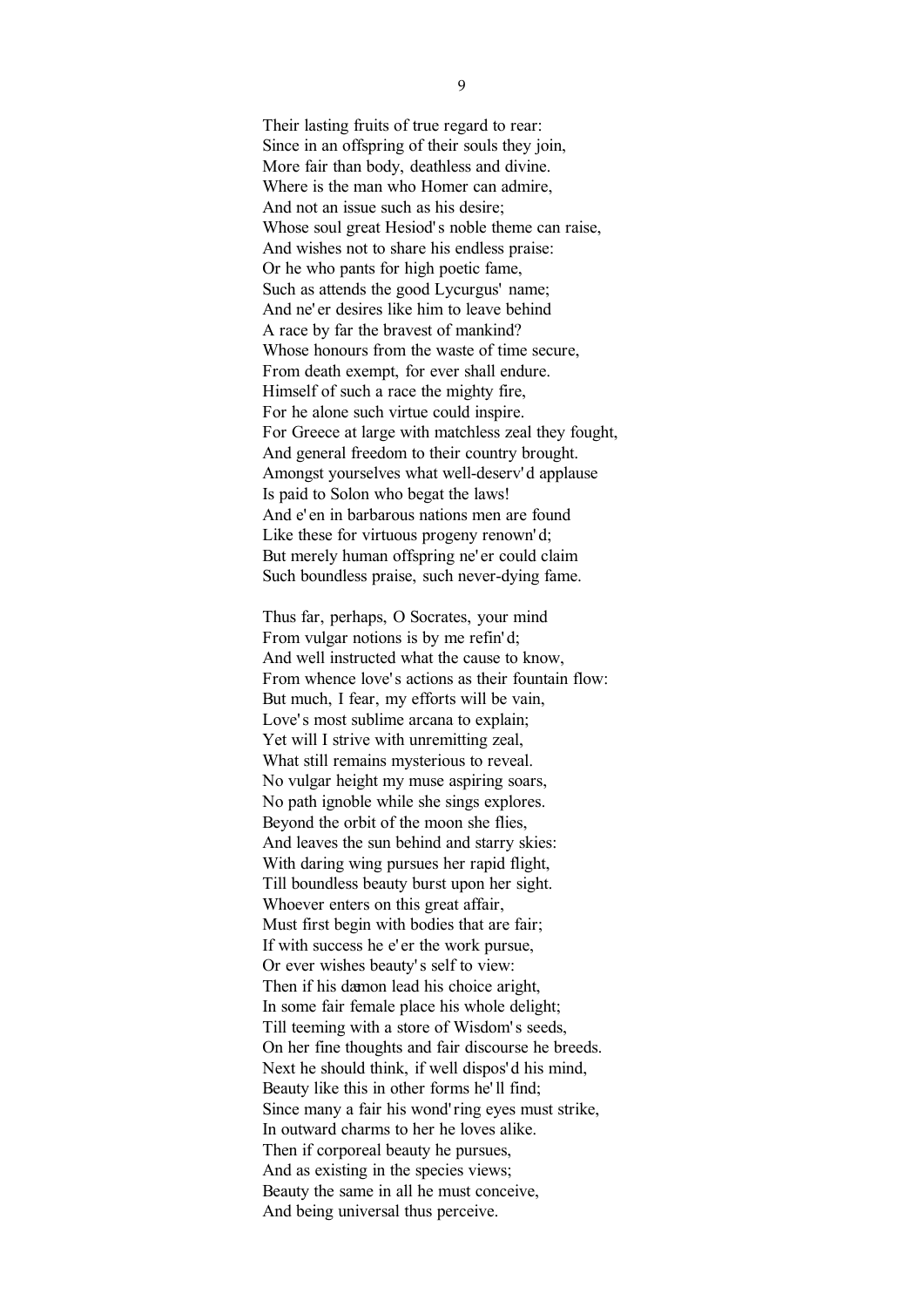Whatever forms this lovely whole partake, He now admires for general beauty' s sake: And all that transport which he felt before For one fair body, he will feel no more. If after this his soul, by wisdom taught, Has learn'd to value beauty as it ought; No more with sudden rapture he' ll admire Corporeal beauty, or its sight desire; But far superior mind' s perfections deem, And feel for body but a small esteem. On mental beauty, with supreme delight, He now employs his all-creative might; Researching deeper, too, his lab' ring mind, He strives some latent notions there to find; From dormant power recalls his fertile seeds, And big with thought, on his beloved breeds. His generous soul thus widening by degrees, Beauty congenial in the arts he sees: From art to science then he takes his flight, Beauty still beaming on his mental sight; Till thus revolving in his mind profound, That beauty various in them all is found; No longer like some mean domestic mind, To partial fondness for one child inclin' d; A slave illib' ral, whose contracted soul A part of beauty loves, and not the whole. But fond of what is fair in each degree, He views transported Beauty' s ample sea; And thus begets, with vigour unconfin' d, All-various reasons of the noblest kind; With thoughts magnificent a beauteous race, From generous philosophy's embrace: Till thus his mind such wond' rous strength obtains, And such exalted views of beauty gains; The matchless science he at length descries, Within whose ample orb this beauty lies. Above the mighty sea sublimely soars, And, eagle-ey' d, its vast extent explores. But now with thought profound my words attend, And mark their noble, tho' mysterious, end. Whoe' er advancing then by fit degrees, Thus much of love thro' contemplation sees: Approaching now with rapturous delight, Near and more near to perfect beauty's sight; Sudden, while yet his thoughts their flight pursue, Beauty itself will burst upon his view: That very beauty which, with anxious thought, His restless soul in all her labours sought; Beauty transcendently sublime and fair, Beyond description, and without compare. Long<sup>†</sup> ere the sun arose to mortal sight, And Nature's face grew splendid with his light;

-

† This must be understood according to causal, but not temporal, priority.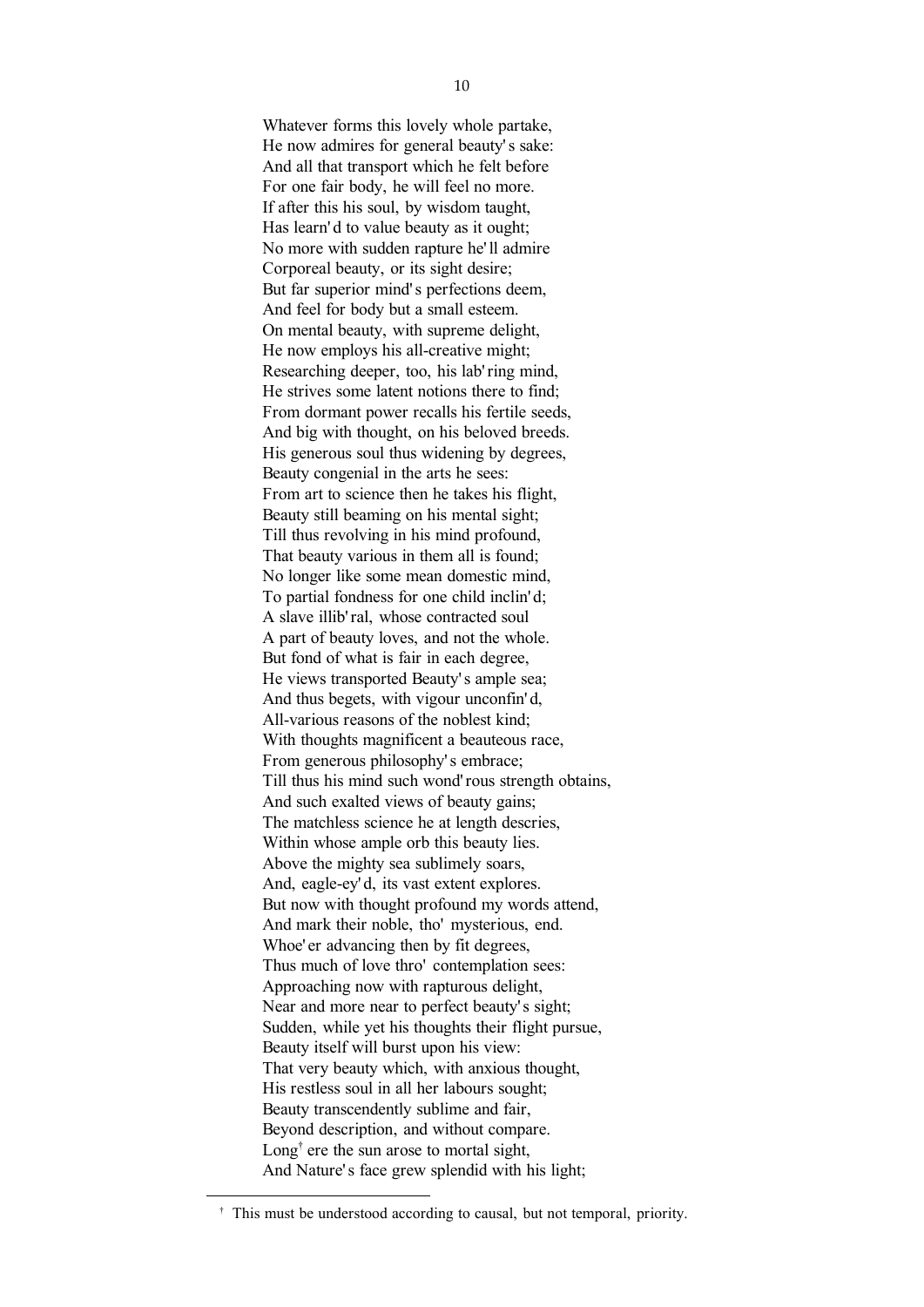Before the moon, by paler lustre known, On drowsy night with ray reflective shone; Before the stars with trembling fires appear' d, Or ancient Earth her lofty mountains rear' d; Or Ocean rising from his deeps profound, Bigirt with liquid grasp the solid ground: This beauty flourish' d by itself alone, The fairest offspring of the thrice unknown; Without beginning, and without decay, Thro' deep eternity diffus' d its ray. Whence all the beauty of the Gods arose, And whence the world itself for ever flows. For nought such matchless beauty can impair, Which always *is*, and is supremely fair; Unlike the passing forms of mortal frame, Which not a moment e' er abide the same. Nor is this beauty fair alone and bright, When view'd one way, or in one certain light; Such as the beauty which in nature shines, Whose ev'ry part according discord joins. No change of time this beauty can impair, Unlike the beauty of the cloudless air. Nor Heav'n's blue vault, nor ather's fiery glow, Unfading beauty such as this can know. No place peculiar beauty can confine, Like this unbounded, and like this divine; Such as in parts of mother earth prevails, Adorn' d with verdant hills and flow' ry vales, Imagination may attempt in vain, The form of beauty such as this to gain; In vain may vestigate her passive mind, Some object beautiful like this to find. No shape it owns, nor any mortal grace, Nor branching arms, nor mind-illum' d face. Nor is this beauty of a single kind, Reason particular, or partial mind; Nor in the forms of Nature it resides, Nor day reveals it, nor the darkness hides; Nor in the earth, nor in the heav' ns it reigns, No parts divide it, and no whole contains: But in the Good's bright vestibule retir'd, And by its solitary self inspir' d To sacred converse, single and alone, ' Tis only to itself completely known: In essence simple, and without compare, No change can reach it, and no chance impair. All beauteous forms to this their beauty owe, And from its nature as their fountain flow; Yet while like streams they swiftly glide away, This wond' rous beauty never knows decay; Nor grows, nor dies, like those of mortal frame, Nor ever alters, but abides the same. When re-ascending by a vig' rous flight, A man begins to gain this beauty' s sight: